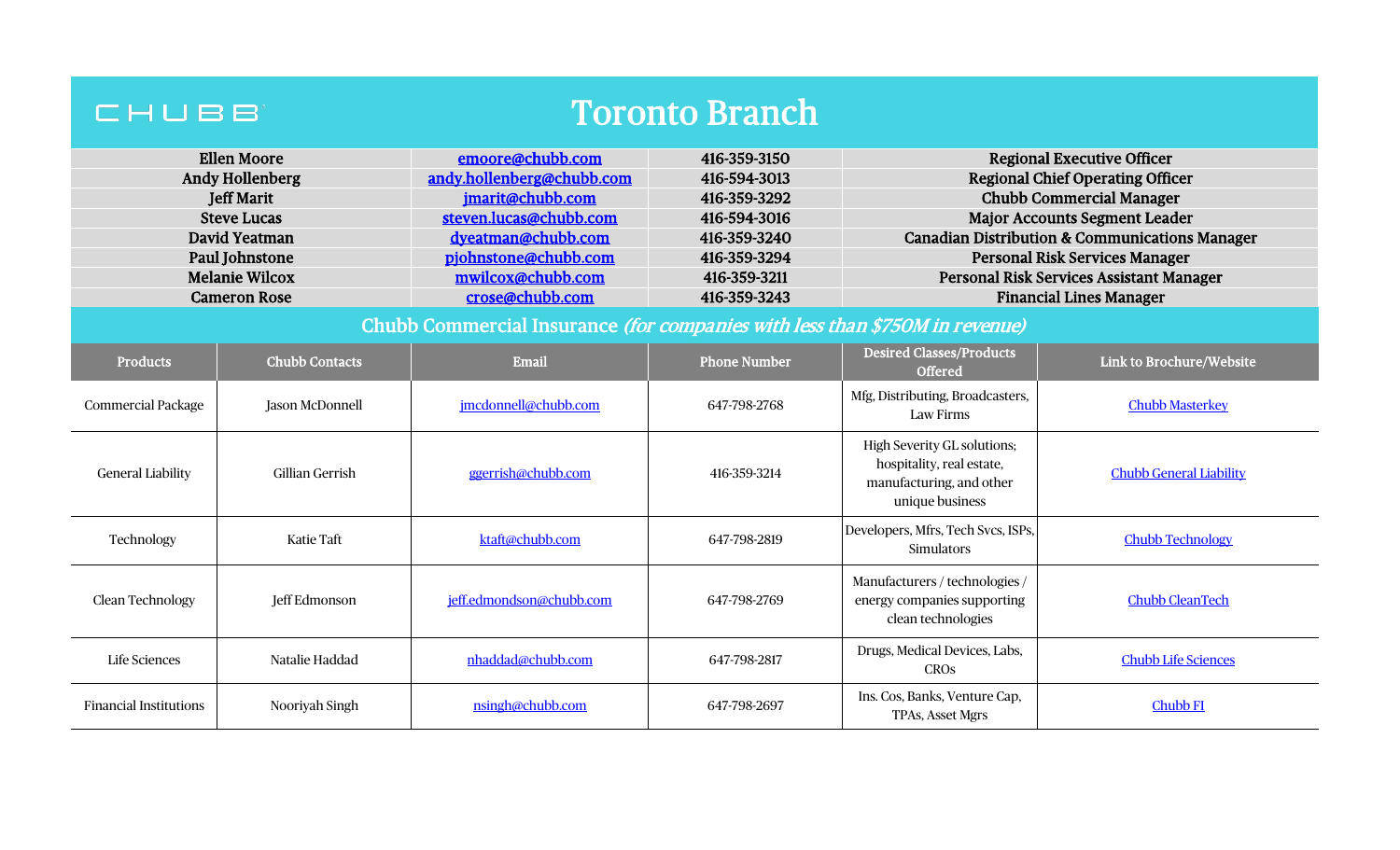| Energy                                                                    | Maria Pidduck (Mining)<br>Alan Lee (Power)<br>Ann Thorlacius<br>(Oil & Gas) | mpidduck@chubb.com<br>alanlee@chubb.com<br>athorlacius@chubb.com | 416-359-3177<br>416-359-3244<br>647-798-3575 | Oil & Gas, Mining,<br>Power/Renewables                                                                                                         | <b>Chubb Energy</b>              |  |
|---------------------------------------------------------------------------|-----------------------------------------------------------------------------|------------------------------------------------------------------|----------------------------------------------|------------------------------------------------------------------------------------------------------------------------------------------------|----------------------------------|--|
| Boiler & Machinery/<br>Equipment Breakdown                                | Suet Chan                                                                   | sfchan@chubb.com                                                 | 416-359-3228                                 | Monoline and Package<br>Machinery Breakdown                                                                                                    | <b>Chubb Equipment Breakdown</b> |  |
| Umbrella/Excess                                                           | <b>Bernadette Gilbertson</b>                                                | bgilbertson@chubb.com                                            | 416-359-3234                                 | Commercial Umbrella & Excess                                                                                                                   | <b>Chubb Umbrella Excess</b>     |  |
| Entertainment                                                             | Adam Grenville<br>Ryan McDermott                                            | agrenville@chubb.com<br>rmcdermott@chubb.com                     | 647-798-2764<br>647-798-2765                 | Film and Television, Theatre,<br><b>Special Events</b>                                                                                         | <b>Chubb Entertainment</b>       |  |
| Marine/Inland Marine                                                      | Karen Crozier                                                               | kcrozier@chubb.com                                               | 647-798-2804                                 | Importers, Exporters, Mfrs,<br>Distrs, Common Carriers, 3rd<br>Party logistics, Contractors<br>Equip, Musical Instruments, Fine<br><b>Arts</b> | <b>Chubb Marine</b>              |  |
| Manufacturing                                                             | AJ Thomson                                                                  | athomson@chubb.com                                               | 647-798-2774                                 | Manufacturing, Advanced<br>Manufacturing                                                                                                       | <b>Chubb Manufacturing</b>       |  |
| Property                                                                  | <b>Holly Moore</b>                                                          | hmoore@chubb.com                                                 | 416-359-3241                                 | Contractor, developer, owner or<br>homebuilder                                                                                                 | <b>Chubb Property</b>            |  |
| <b>Builder's Risk</b>                                                     | <b>Bryan Sloot</b>                                                          | bryan.sloot@chubb.com                                            | 647-798-2736                                 | Contractor, developer, owner or<br>homebuilder                                                                                                 | <b>Chubb Builders Risk</b>       |  |
| <b>Chubb Financial Lines</b>                                              |                                                                             |                                                                  |                                              |                                                                                                                                                |                                  |  |
| <b>Forefront Management</b><br>Liab<br>Private and<br>Not-for-Profit Cos. | <b>Kyle Stewart</b>                                                         | kylestewart@chubb.com                                            | 416-359-3218                                 | D&O, EPL, Crime, Social<br>Engineering,<br>Cyber, Fiduciary, Misc. E&O,<br>Workplace Violence, K&R,<br>Employed Lawyers Prof.                  | <b>Chubb Private Companies</b>   |  |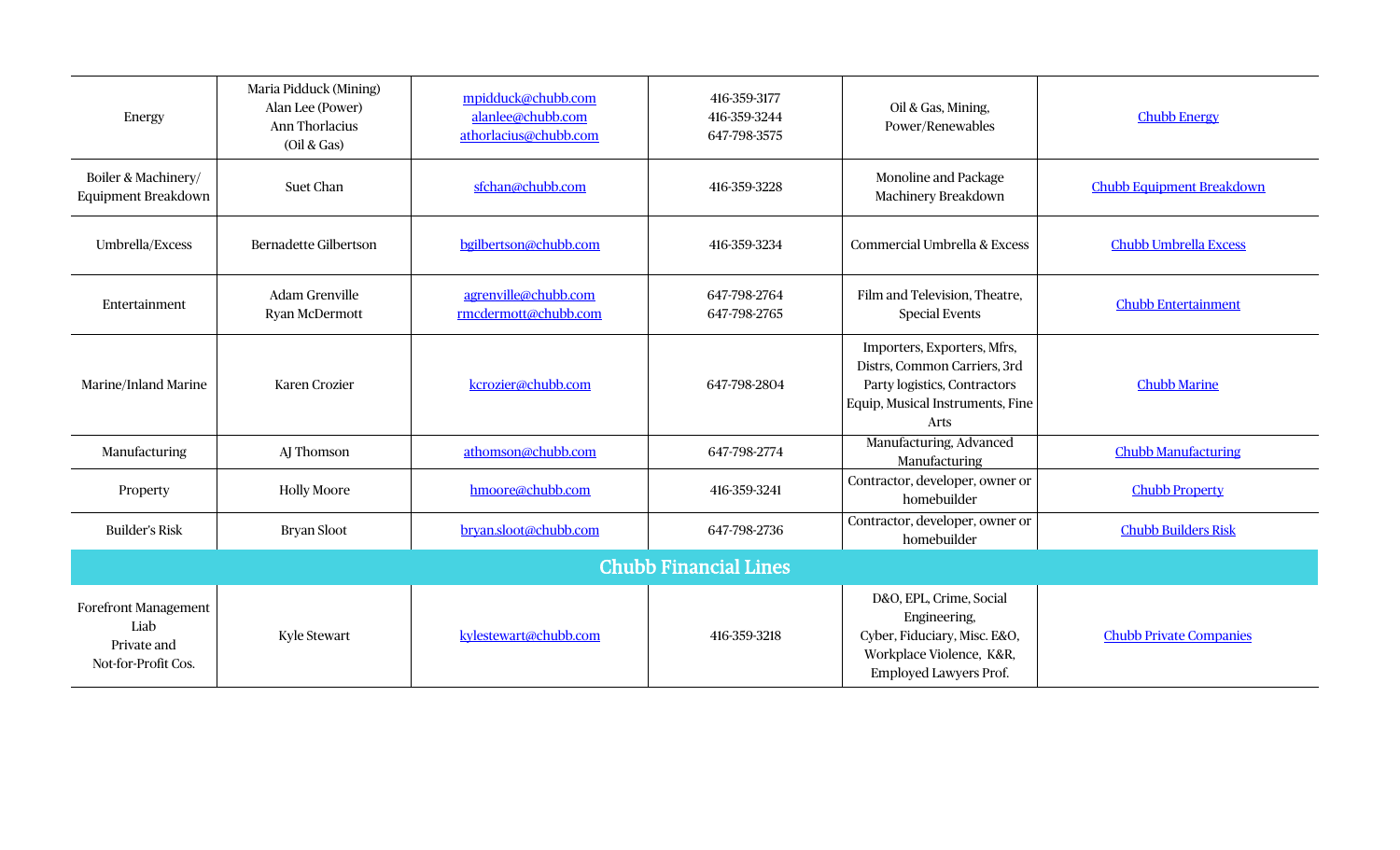| Management Liab -<br><b>Public Companies</b>                          | Donna Cassidy                           | dcassidy@chubb.com                         | 416-359-3280                 | D&O, EPL, Crime, Social<br>Engineering,<br>Cyber, Fiduciary, Misc. E&O,<br>Workplace Violence, K&R,<br>Employed Lawyers Prof. | <b>Chubb Public Companies</b>                                |  |  |
|-----------------------------------------------------------------------|-----------------------------------------|--------------------------------------------|------------------------------|-------------------------------------------------------------------------------------------------------------------------------|--------------------------------------------------------------|--|--|
| <b>Transactional Risk</b>                                             | <b>Alison Penney</b>                    | apenney@chubb.com                          | 416-359-3159                 | Reps & Warranties                                                                                                             | <b>Chubb Reps and Warranties</b>                             |  |  |
| Professional Liability /<br>Cyber                                     | <b>Matthew Davies</b>                   | mdavies@chubb.com                          | 416-359-3227                 | Cyber, Misc., Lawyers, A&E, Tech,<br>Contractors, Media. Primary and<br><b>Excess</b>                                         | <b>Chubb Professional</b><br><b>Chubb Cyber</b><br>Liability |  |  |
| <b>Financial Institutions</b><br>Management Liability                 | <b>Joy Goddard</b><br><b>Erik Phair</b> | jgoddard@chubb.com<br>erik.phair@chubb.com | 647-798-2780<br>647-798-2730 | Bank, Community Bank, Asset<br>Mgmt, Security Broker, VC<br>protection                                                        | <b>Chubb FI</b>                                              |  |  |
| Chubb Major Accounts (for companies with more than \$750M in revenue) |                                         |                                            |                              |                                                                                                                               |                                                              |  |  |
| <b>Global Casualty</b>                                                | Andrew Lawrence                         | andrew.r.lawrence@chubb.com                | 416-216-2853                 | Loss Sensitive Programs for GL<br>and AL                                                                                      | <b>Chubb Global Casualty</b>                                 |  |  |
| <b>Excess Specialty</b>                                               | Chris Robertson                         | christopher.robertson@chubb.com            | 416-594-2829                 | Excess Casualty, Wrap Up, Lead<br>or Excess; \$25M capacity                                                                   | <b>Chubb Excess Specialty</b>                                |  |  |
| Risk Management<br>Services                                           | May Ng                                  | may.ng@esis.com                            | 647-798-6147                 | TPA Claim Management Services                                                                                                 | <b>Chubb ESIS</b>                                            |  |  |
| <b>Chubb Specialty Areas (Commercial &amp; Major Accounts)</b>        |                                         |                                            |                              |                                                                                                                               |                                                              |  |  |
| <b>Commercial Surety</b>                                              | Ted Moy                                 | ted.moy@chubb.com                          | 416-594-2847                 | Commercial and International<br>Surety                                                                                        | <b>Chubb Surety</b>                                          |  |  |
| <b>Construction Surety</b>                                            | <b>Chris Fiore</b>                      | cfiore@chubb.com                           | 416-359-3206                 | <b>Construction and Contract</b><br>Surety                                                                                    | <b>Chubb Surety</b>                                          |  |  |
| Environmental                                                         | Rob Wade                                | robert.wade@chubb.com                      | 416-594-2595                 | Pollution for Premises,<br>Contractors,<br>Contractors w/E&O, & Tanks                                                         | <b>Chubb Environmental</b>                                   |  |  |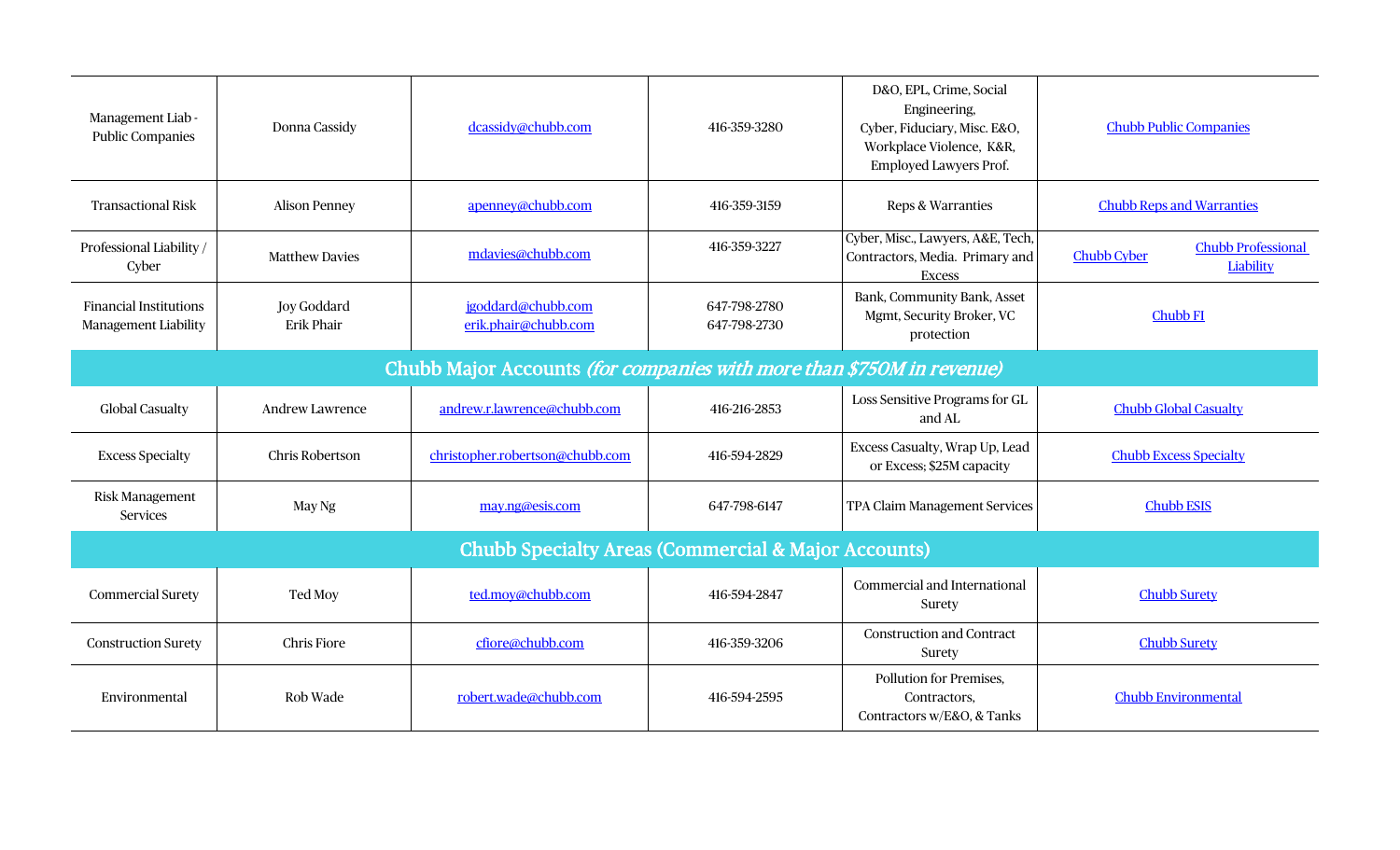| International                            | Darren Manuel             | darren.manuel@chubb.com         | 416-594-4969 | <b>Including Controlled Master</b><br>Program                                    | Chubb International<br><b>Chubb Multinational</b><br><b>Advantage</b> |  |  |
|------------------------------------------|---------------------------|---------------------------------|--------------|----------------------------------------------------------------------------------|-----------------------------------------------------------------------|--|--|
| <b>Product Recall</b>                    | <b>Evan Pollock</b>       | epollock@chubb.com              | 647-798-2760 | Product Recall for consumable<br>goods,<br>component parts and consumer<br>goods | <b>Chubb Product Recall</b>                                           |  |  |
| Healthcare                               | Kelly Appleyard           | kappleyard@chubb.com            | 416-359-3172 | Professional and GL for Medical<br>Facilities                                    | <b>Chubb Healthcare</b>                                               |  |  |
| Construction                             | Chris Robertson           | christopher.robertson@chubb.com | 416-594-2829 | Contractors OCIP, CCIP, wraps<br>and supported excess                            | <b>Chubb Construction</b>                                             |  |  |
| <b>Chubb Personal Risk Services</b>      |                           |                                 |              |                                                                                  |                                                                       |  |  |
| Personal Risk Services -<br>Underwriting | Tara Saunders             | tarasaunders@chubb.com          | 416-359-3194 | Homeowners, Auto, Valuable<br>Articles, Yacht, Group Personal<br><b>Excess</b>   | <b>Chubb Personal Risk Services</b>                                   |  |  |
| Personal Risk Services -<br>Underwriting | Paul Rapa                 | paulrapa@chubb.com              | 416-359-3152 | Homeowners, Auto, Valuable<br>Articles, Yacht, Group Personal<br><b>Excess</b>   | <b>Chubb Personal Risk Services</b>                                   |  |  |
| Personal Risk Services -<br>Operations   | <b>Brianne Harrington</b> | brianneharrington@chubb.com     | 416-359-3157 | Homeowners, Auto, Valuable<br>Articles, Yacht, Group Personal<br><b>Excess</b>   | <b>Chubb Personal Risk Services</b>                                   |  |  |
| Personal Risk Services<br>Centre         |                           | PLSC.Online@chubb.com           | 800-465-6391 | Homeowners, Auto, Valuable<br>Articles, Yacht, Group Personal<br><b>Excess</b>   | <b>Chubb Personal Risk Services</b>                                   |  |  |
| PRS Chubb Access                         |                           | accessPRS@chubb.com             | 855-728-4328 | Homeowners, Auto, Valuable<br>Articles, Yacht, Group Personal<br><b>Excess</b>   | <b>PRS Chubb Access</b>                                               |  |  |